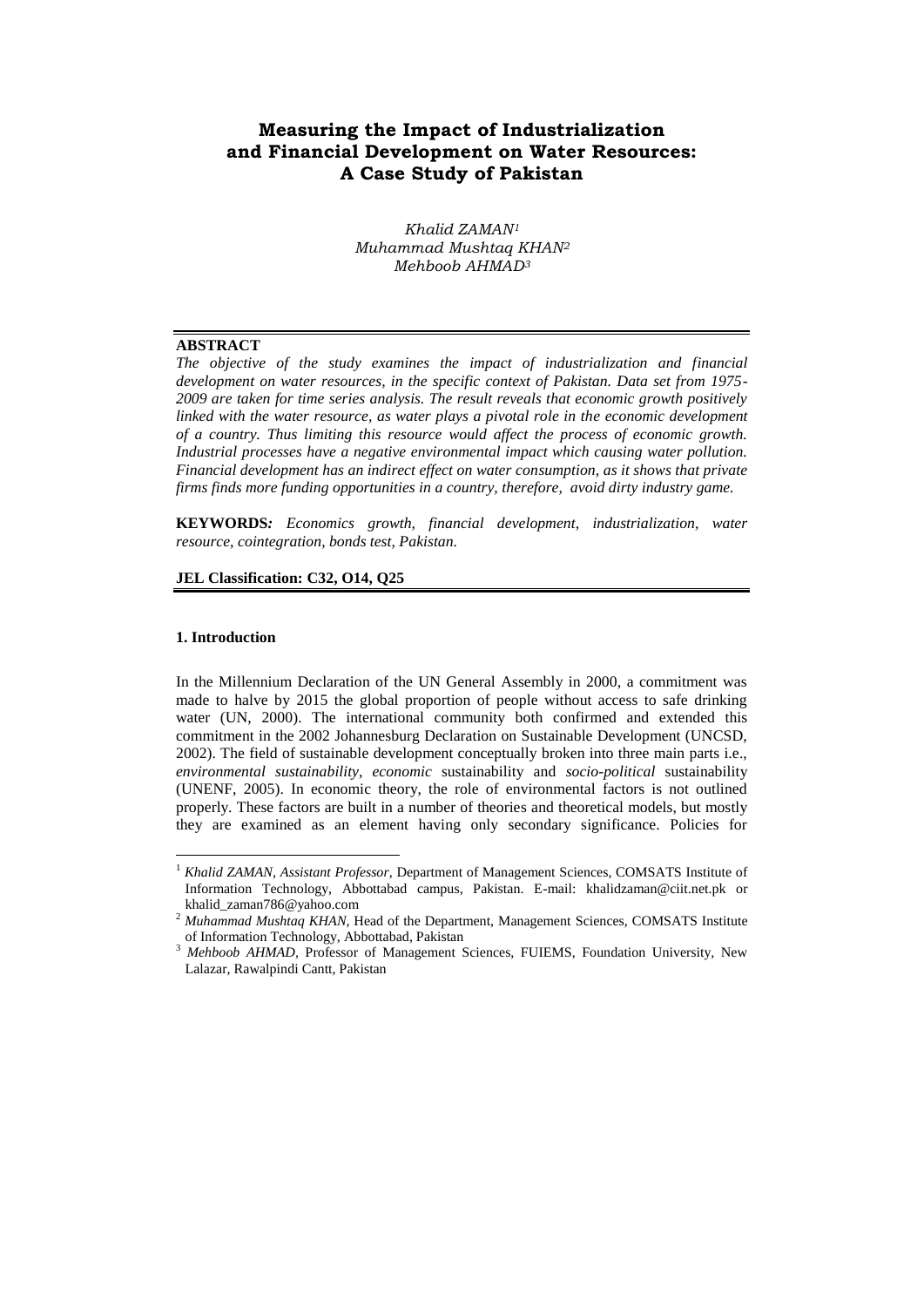development and environment are evolving as tools of behavioral change throughout the world, and it is now understood that an essential prerequisite to effective policy making is accurate monitoring backed up by rigorous interdisciplinary science (Sullivan, 2002). Water is essential for life, and an adequate water supply is a prerequisite for human and economic development. It has been recognized that human behavior can have an impact both on water, and on the global ecosystem, and that there is a need to regulate that behavior in order to stabilize and sustain our future (WCED, 1987). Global water resources are limited, and only through a more sustainable approach to water management, and more equitable and ecologically sensitive strategies of water allocation and use, can we hope to achieve the international development targets for poverty reduction that have been set for 2015 ( DFID, 2000).

As water resource is a central and integral part of the sustainable development because it is central to all major dimensions of environmental sustainability i.e., air pollution, dry land, forestry and climate change etc. Figure 1 show how the water resource maps on to each of these elements.



**Figure 1 Water Resource and Environmental Development** *Source: Self extracted*

In terms of the air pollution of environmental development, the major factors causing degradation to air quality are rapidly growing energy demand and a fast growing transport sector (GoP, 2010). In terms of the dry land, unsustainable land management practices and increasing demand of natural resources causing enormous environmental problems which includes degradation of dry land ecosystems, loss of soil fertility, flash floods, loss of biodiversity, reduction in land productivity, soil erosion, water logging salinity, and many other associated problems to rapid growth in population is putting pressure on natural resources. Forests are under pressure due to expanding human and livestock populations which frequently leads to conversion or degradations of forests into unsustainable forms of land use. Finally, Climate change resulting from an increasing concentration of Greenhouse Gases (GHGs) in the atmosphere due to the use of fossil fuels and other human activities has become a major concern of Pakistan. Water resources are prerequisite for the fulfillment of many basic human needs and services. According to GoP (2010) reports, almost 25 to 30% water consumption are in industrial sector of Pakistan.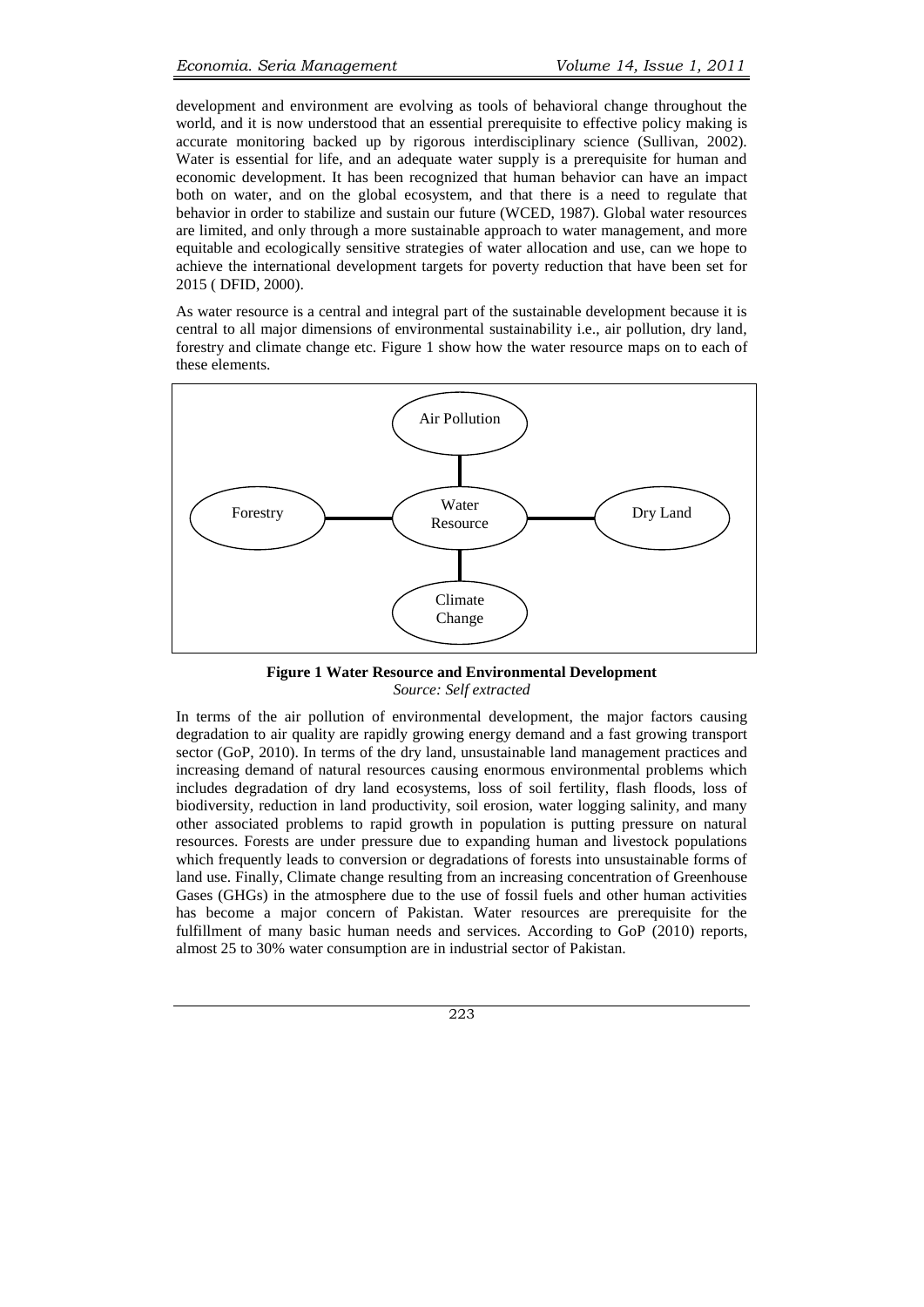In this paper an analysis has been carried out to find a statistical relationship between water resource, industrialization and financial development in Pakistan using secondary data from 1975 to 2009. This paper does not include all dimensions and factors of the environmental sustainability but limited to the following variables:

Water Resource: Water resource plays a pivotal role in the economic development of a country. According to ICTSD report (2006), the process of economic growth is the main driven force for the tremendous increased in accessed water availability. Thus limiting this resource would affect the process of economic growth.

• Economic Growth: According to UNECA (2006) report, economic growth requires appropriately managing water resources to ensure water use for all purposes in order to achieve harmonious economic, social and environmental goals for the sustainable development of a country.

• Industrialization: Industry value added is included as a proxy in the model for overall development policies pursued by Pakistan because industrialization has the potential to help and achieve a variety of social objectives such as employment, poverty eradication, gender equality, labour standards, and greater access to education and healthcare. At the same time, industrial processes can have negative environmental impacts, causing climate change, loss of natural resources, air and water pollution and extinction of species. These threaten the global environment as well as economic and social welfare (Europa, 2006).

Financial Development: Present study uses liquidity liabilities i.e., M3 as percentage of GDP as a proxy for financial development. According to Grossman and Krueger (1995) and Halicioglu (2009) finds the negative relationship between financial development and environmental factors and argue that if private firms come across more funding opportunities, they will seek to avoid dirty industries.

The objective of this paper is to empirically examine the role of water resource on economic and financial development of Pakistan over a period of 1975-2009. The more specific objectives are:

i. To estimate whether there is a long-run relationship between water consumption, industrialization and financial development in Pakistan.

ii. To estimate the dynamic short-run causality effects of industrialization and financial development towards water resources in Pakistan.

The study arrange in the following manners: after introduction, Section 2 provides Literature Review. Data Source and Methodological Framework are included to share vision with the reader in Section 3. Results and Discussion are in the Section 4. Summary and Conclusion of the study are in the last.

## **2. Literature review**

The concept of 'industrial ecology' implies the restructuring of whole industrial sectors based on a goal of reducing emissions and reusing materials at all stages of the production cycle (Frosch & Gallopoulos, 1989; Frosch, 1992; Ayres & Ayres, 1996; Socolow, 1994). Corporate reform and "greening", as well as a broad cooperative effort between corporations and governments, will be needed to achieve goal. There is a considerable literature on the use of water resources (Anderson, 1991; DoE, 1996; Hammond et al, 1995; Rennings & Wiggering, 1997; Rogers et al., 1997; Salameh, 2000; Streeten, 1996; World Bank, 1998). While many of these allow policy makers and funding agencies to monitor progress for environmental change or poverty elimination, those of the Committee for Development Policy of the United Nations are particularly of use. None, however,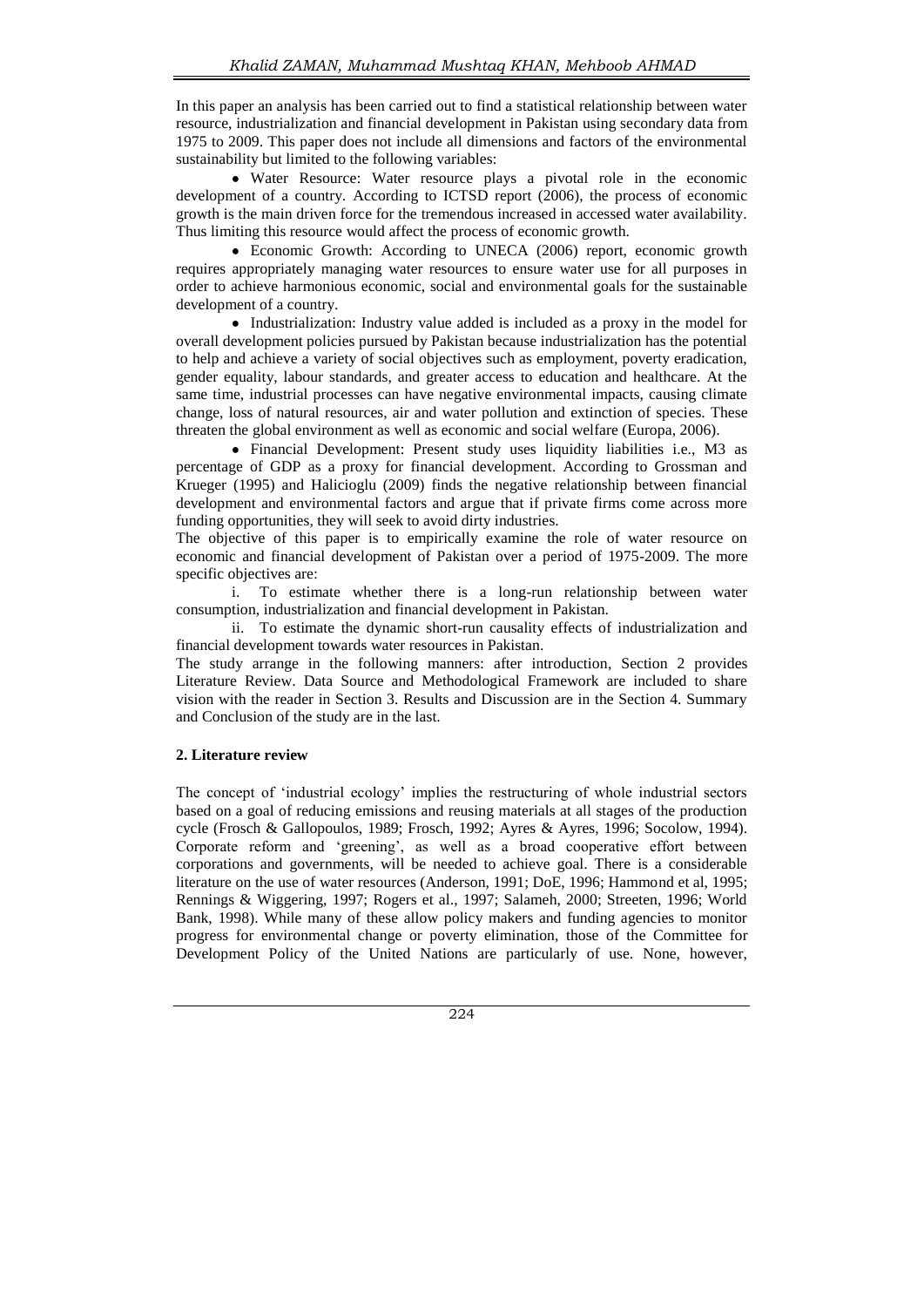recognizes the unique importance of water to all forms of life. Without adequate and efficient water supplies, i.e., where there is "water poverty," any measures to reduce income poverty are unlikely to be successful. Dinda and Coondoo (2006) apply a panel data cointegration methodology in a bivariate setting and find mixed results. A dynamic link between environmental emissions and income is suspected, suggesting a time series approach. Furthermore, water resource may precede economic growth from a production viewpoint. It may even be possible to observe emissions to precede energy use if the energy production industry is responsible for a significant portion of a country's emissions.

The importance of an effective financial system to economic development was substantiated by Goldsmith (1969), McKinnon (1973) and Shaw (1973). During 1990s, number of researches emphasizes the role of financial intermediaries in improving the allocation of resources i.e., Greenwood and Jovanovic (1990) and King and Levine (1993) have developed financial models in which financial sector services contribute to economic growth. However, several doubts have been raised with regard to this approach in the environment of less developed countries (Lucas, 1990). Levine (1997) highlighted that comparisons of financial structure and economic development using only industrialized countries tend to suggest that financial structure is unrelated to the level and growth rate of economic development.

Other studies i.e., Alam et al (2007), Ang (2007, 2008), Soytas et al. (2007), Halicioglu (2009), Jalil and Mehmud (2009) and Shahbaz et al. (2010) which seems to suggest that water emission generally has a positive impact on economic growth, energy consumption, industrialization and rapid population in developing countries. This conclusion is confirmed by several surveys on this topic, as already noted in the beginning of the paper. Admittedly, the impact seems to be country specific, depending on factors, such as the level of per capita income, the human capital base, the degree of openness in the economy, and the level of financial market development. Consequently, the empirical literature on water resource and growth suffers from several shortcomings and must therefore be viewed with caution. This study is the first of its kind for Pakistan and thus is a pioneering effort to fill in a gap in environment literature via using system cointegration techniques.

## **3. Data source and methodological framework**

The study is based on annual data covering a time period from 1975 to 2009 for Pakistan. All the time series data of water consumption (H2O), gross domestic product per capita GDP), industry value added (IND) and financial development (FD) which indicates liquidity liabilities i.e., M3 as percentage of GDP are compile from World Development Indicators (WDI, 2009). All these variables are expressed in natural logarithm and hence their first differences approximate their growth rates. The data trends are available for ready reference in Figure 2.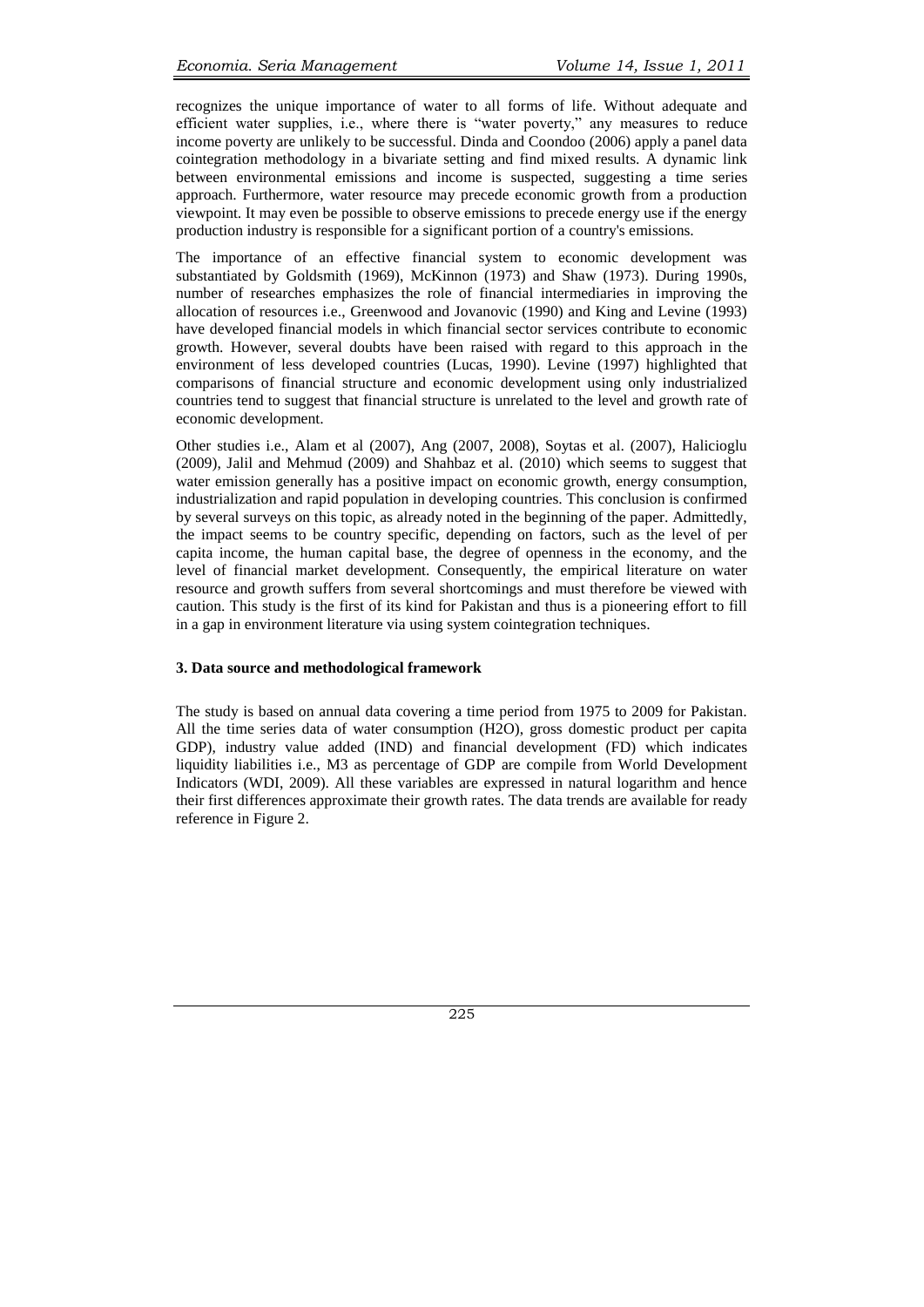

**Figure 2: Water Resources, Economic Development and Financial Trend in Pakistan (1975-2009)** Source: Author"s designed

#### **3.1. Theoretical Framework**

The study follows the framework in Tamazian et al. (2009), Talukdar and Meisner (2001) and Shahbaz et al. (2010) in estimating resource depletion equation. These studies estimated the emissions-growth nexus in a single equation model. However, the present study modified the model according to country specific i.e.,

$$
H2O = f(GDP, IND, FD)
$$
 (1)

The log-linear specification of the model provides more appropriate and efficient results as compared to simple linear functional form of model (Cameron, 1994; Ehrlich 1975, 1996). Furthermore, logarithmic form of variables gives direct elasticities for interpretations. Therefore, specify estimable equation in log linear form is:

$$
LH20 = \beta_1 + \beta_{GDP} LGDP + \beta_{IND} LIND + \beta_{FD} LFD + \mu_t \qquad (2)
$$

Where, H20 is water availability, GDP is per capita real income, IND is industry value added, FD is financial development indicator i.e., liquidity liability and  $\mu_{\scriptscriptstyle f}$ residual or error term. This relationship is explained with Figure 3.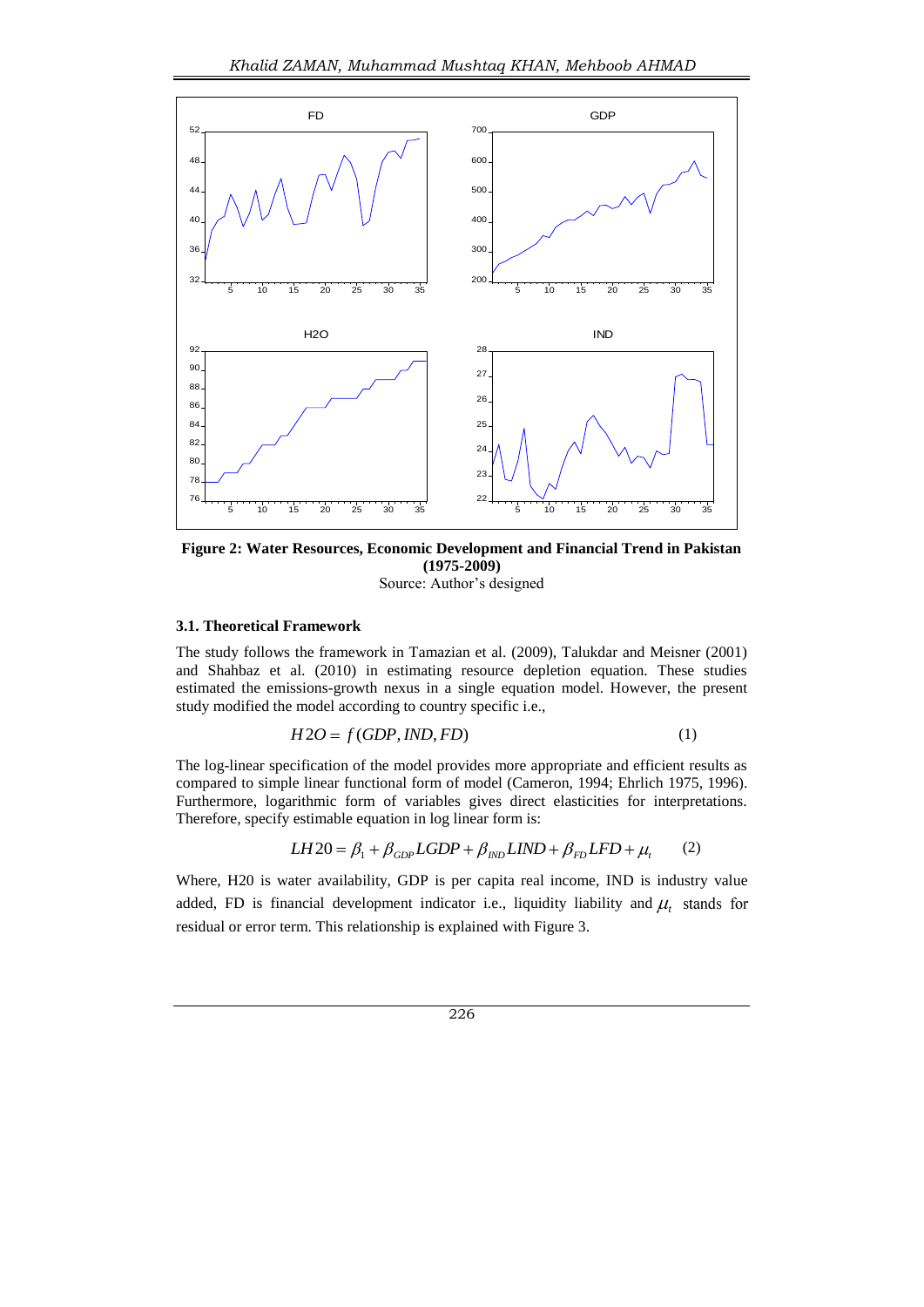

**Figure 3: Research Framework for Equation 2** *Source: Self Extract*

The present study hypothesizes the following results which are shown in Table 1.

**Table 1. Variables Identification and their Expected Signs**

| Variables                                        | Symbol     | <b>Expected Sign</b> |
|--------------------------------------------------|------------|----------------------|
| <b>Dependent Variable:</b><br>Water Availability | H2O        |                      |
| <b>Independent Variable:</b>                     |            |                      |
| Economic Growth                                  | <b>GDP</b> | Positive             |
| Industry value added                             | <b>IND</b> | Positive             |
| <b>Financial Development</b>                     | FD.        | Negative             |

*Source: Self constructed*

## **3.2. Econometric Modeling**

Comparable to all other techniques, that utilize time series data, it is essential to distinguish that unless the diagnostic tools used account for the dynamics of the link within a sequential 'causal' framework, the intricacy of the interrelationships involved may not be fully confined. For this rationale, there is a condition for utilizing the advances in time-series version. The following sequential procedures are adopted as part of methodology used. Cointegration is a statistical property of time series variables. If two or more series are individually integrated (in the time series sense) but some linear combination of them has a lower order of integration, then the series are said to be cointegrated.

## *3.2.1. Auto-Regressive Distributed Lag (ARDL) Model*

This section recapitulates the autoregressive distributed lag (ARDL) model, or bounds testing approach (Pesaran et al., 2001), which we take up to check the existence of short and long-run relationships between variables. Econometric theory designate a set of variables is cointegrated if there is a linear combination among them without stochastic trend. In this case, a long-run relationship subsists between these variables. However, this implication is only valid if the obligation of the same order of integration has been met. Assume an explanatory variable, which is stationary at level is regressed with another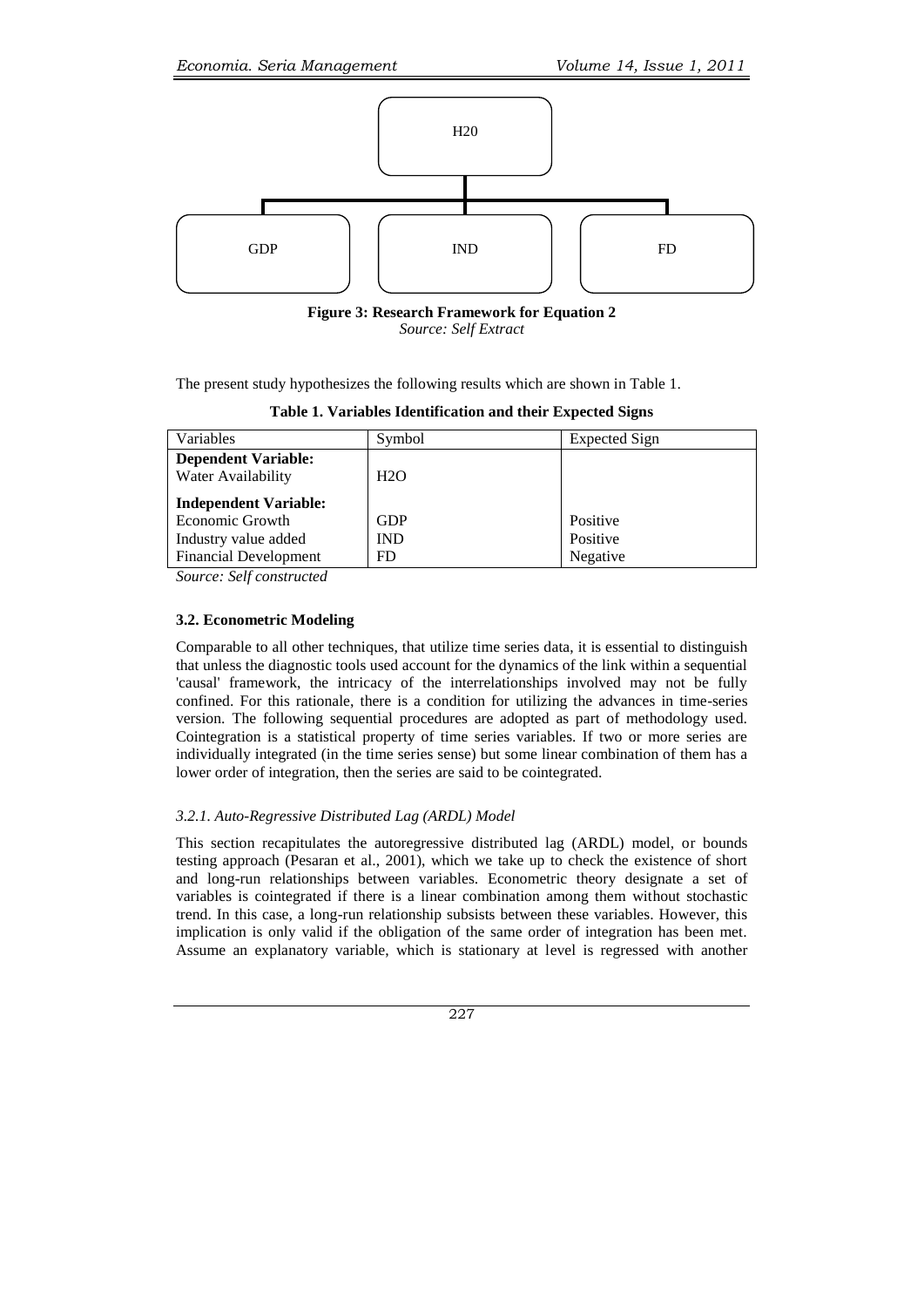variable, which is non-stationary at level but is first-difference stationary, then this will capitulate a spurious regression and thereby give a deceptive and erratic conclusion.

The use of the bounds technique is based on three validations. First, Pesaran et al. (2001) advocated the use of the ARDL model for the estimation of level relationships because the model suggests that once the order of the ARDL has been recognized, the relationship can be estimated by OLS. Second, the bounds test allows a mixture of  $I(1)$  and  $I(0)$  variables as regressors, that is, the order of integration of appropriate variables may not necessarily be the same. Therefore, the ARDL technique has the advantage of not requiring a specific identification of the order of the underlying data. Third, this technique is suitable for small or finite sample size (Pesaran et al., 2001).

Following Pesaran et al. (2001), we assemble the vector autoregression (VAR) of order p, denoted VAR (p), for the following growth function:

$$
Z_t = \mu + \sum_{i=1}^p \beta_i z_{t-i} + \varepsilon_t
$$

where z is the vector of both x and y,

where y is the dependent variable which is the vector matrix which represents a set of explanatory and t is a time or trend variable. According to Pesaran et al. (2001), must be I(1) variable, but the regressor can be either I(0) or I(1). We further developed a vector error correction model (VECM) as follows:

$$
\Delta z_t = \mu + \alpha t + \lambda z_{t-1} + \sum_{i=1}^{p-i} \gamma_t \Delta y_{t-i} + \sum_{i=1}^{p-1} \gamma_t \Delta x_{t-i} + \varepsilon_t
$$

where  $\Delta$  is the first-difference operator. The long-run multiplier matrix as:

$$
\lambda = \begin{bmatrix} \lambda_{YY} \lambda_{YX} \\ \lambda_{XY} \lambda_{XX} \end{bmatrix}
$$

The diagonal elements of the matrix are unrestricted, so the selected series can be either  $I(0)$  or  $I(1)$ . If, then Y is  $I(1)$ . In contrast, if, then Y is  $I(0)$ .

The VECM procedures described above are imperative in the testing of at most one cointegrating vector between dependent variable and a set of regressors. To derive model, we followed the postulations made by Pesaran et al. (2001) in Case III, that is, unrestricted stated as the following unrestricted error correction model (UECM):

intercepts and no trends. After imposing the restrictions the hypothesis function can be  
stated as the following unrestricted error correction model (UECM):  

$$
\Delta(H2O)_t = \beta_0 + \beta_1(H2O)_{t-1} + \beta_2(GDP)_{t-1} + \beta_3(IND)_{t-1} + \beta_4(FD)_{t-1} + \sum_{i=1}^p \beta_5 \Delta(H2O)_{t-i} + \sum_{i=0}^q \beta_6 \Delta(GDP)_{t-i} + \sum_{i=0}^r \beta_7 \Delta(IND)_{t-i} + \sum_{i=0}^s \beta_8 \Delta(FD)_{t-i} + u_t
$$
................. (3)

Where  $\Delta$  is the first-difference operator and  $u_t$  is a white-noise disturbance term. H2O is a dependent variable and GDP, IND and FD are the independent variables.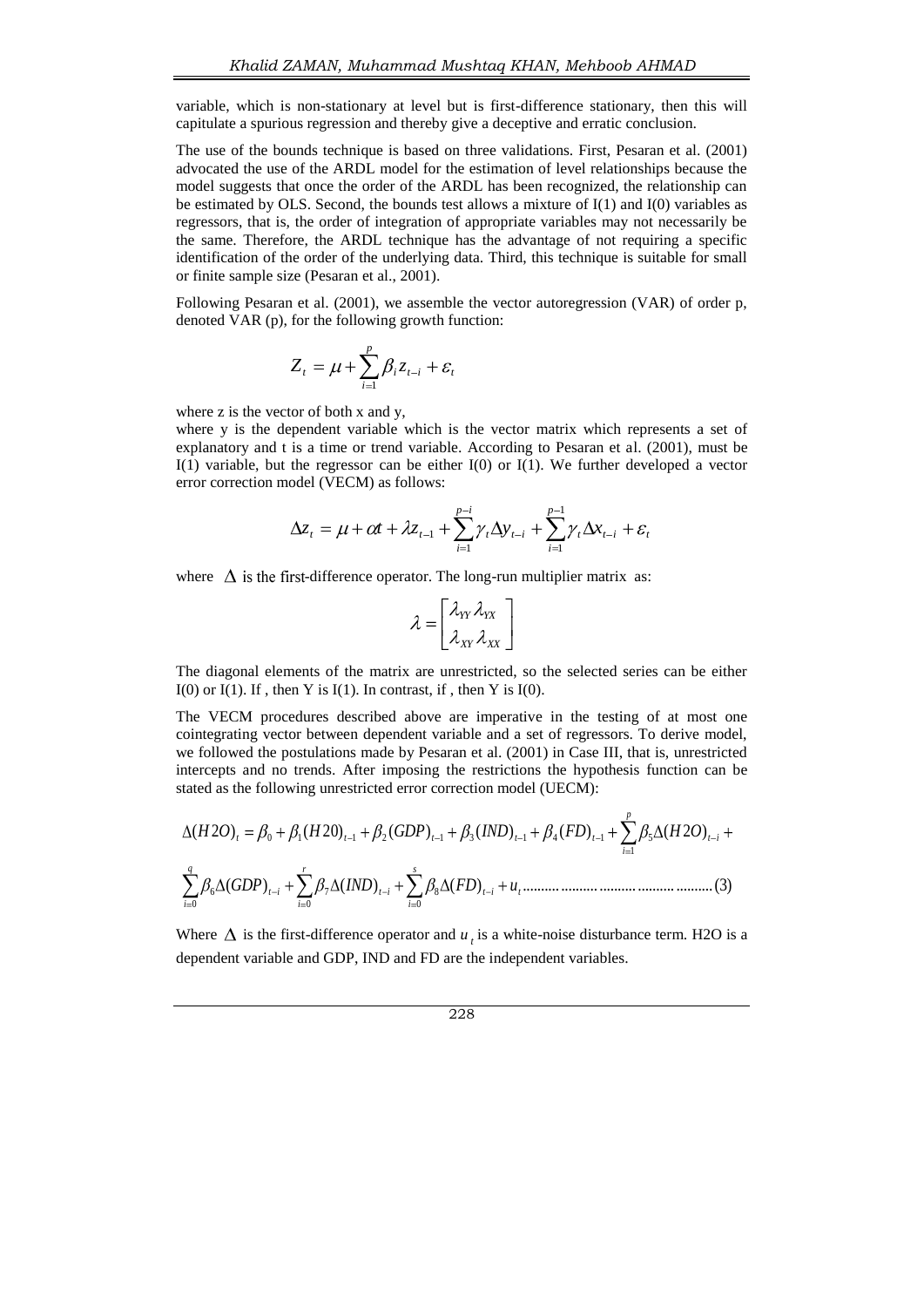Equation (3) also can be viewed as an ARDL of order (p, q, r, s). Equation (3) indicates that dependent variable (Y) tends to be influenced and explained by its past values. The structural lags are established by using minimum Akaike"s information criteria (AIC). From the estimation of UECMs, the long-run elasticities are the coefficient of one lagged explanatory variable (multiplied by a negative sign) divided by the coefficient of one lagged dependent variable (Bardsen, 1989). After regression of Equation (3), the Wald test (F-statistic) was computed to differentiate the long-run relationship between the concerned variables. The Wald test can be carry out by imposing restrictions on the estimated long-run coefficients. The null and alternative hypotheses are as follows:

$$
H_0 = \beta_1 = \beta_2 = \beta_3 = \beta_4 = 0
$$
 (no long-run relationship)

Against the alternative hypothesis

$$
H_0 \neq \beta_1 \neq \beta_2 \neq \beta_3 \neq \beta_4 \neq 0
$$
 (a long-run relationship exists)

The computed F-statistic value will be evaluated with the critical values tabulated in Table CI (iii) of Pesaran et al. (2001). According to these authors, the lower bound critical values assumed that the explanatory variables are integrated of order zero, or I(0), while the upper bound critical values assumed that are integrated of order one, or I(1). Therefore, if the computed F-statistic is smaller than the lower bound value, then the null hypothesis is not rejected and we conclude that there is no long-run relationship between poverty and its determinants. Conversely, if the computed F-statistic is greater than the upper bound value, then agriculture expenditure and its determinants share a long-run level relationship. On the other hand, if the computed F-statistic falls between the lower and upper bound values, then the results are inconclusive.

| Critical value | Lower Bound Value | <b>Upper Bound Value</b> |
|----------------|-------------------|--------------------------|
| 1%             | 3.74              | 5.06                     |
| 5%             | 2.86              | 4.01                     |
| 10%            | 2.45              |                          |

**Table 2. Bounds Test for Cointegration Analysis**

**Note:** Computed F-statistic: 3.278 (Significant at 0.05 marginal values).Critical Values are cited from Pesaran et al. (2001), Table CI (iii), Case 111: Unrestricted intercept and no trend.

#### **4. Results and discussion**

Economic time-series data are often found to be non-stationary, containing a unit root. Ordinary Least Squares (OLS) estimates are efficient if variables included in the model are stationary of the same order. Therefore, first we check the stationarity of all variables i.e. H2O, GDP, IND and FD used in the study. For this purpose the study employed Augmented Dickey-Fuller (ADF) test. Table 3 gives the results of ADF tests.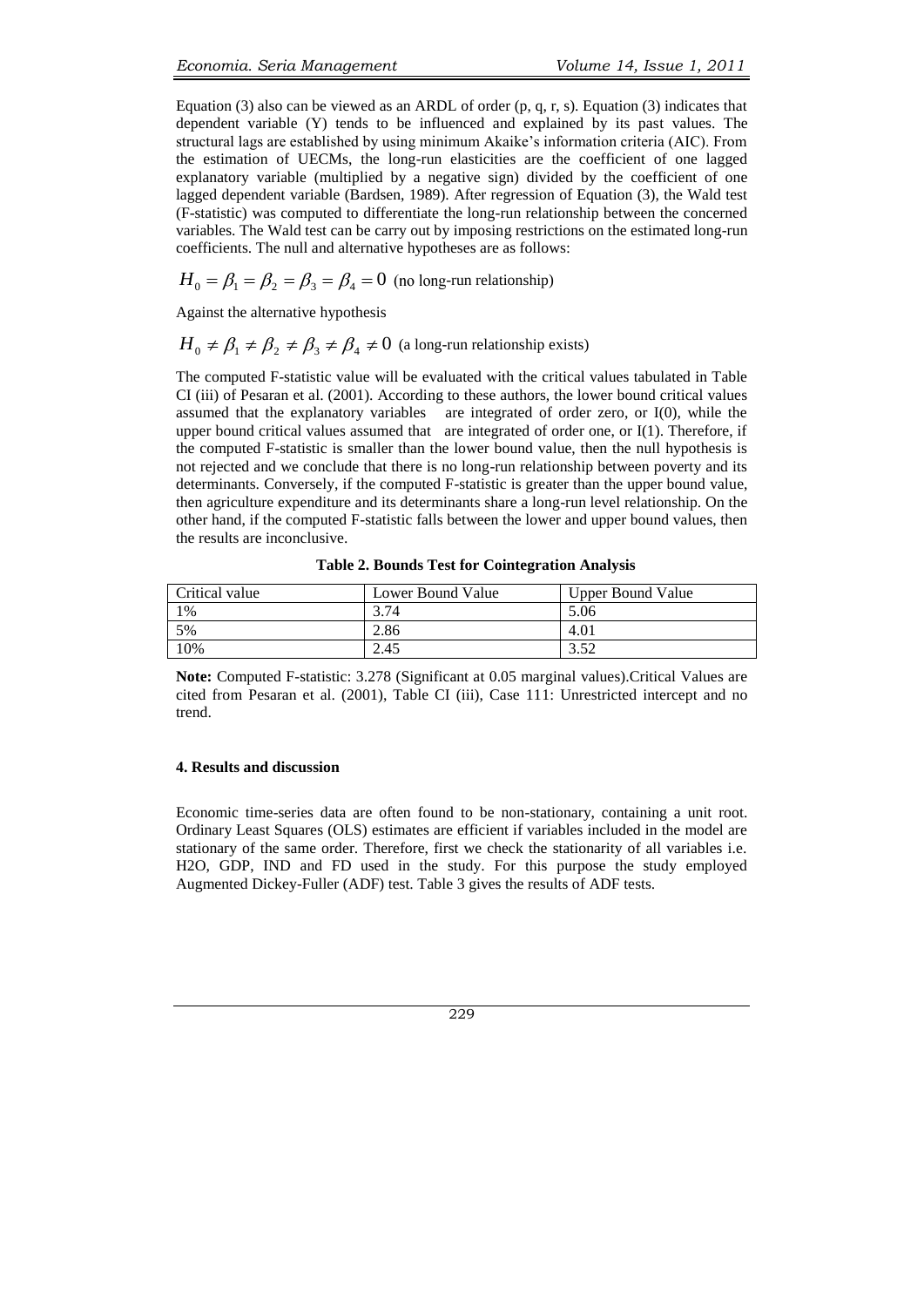| Variables  | Level       |                        | <b>First Difference</b> |                        | Decision                                                                      |
|------------|-------------|------------------------|-------------------------|------------------------|-------------------------------------------------------------------------------|
|            | Constant    | Constant $\&$<br>Trend | Constant                | Constant $\&$<br>Trend |                                                                               |
| H2O        | $-0.811(0)$ | $-2.085(0)$            | $-7.267*(0)$            | $-.7.269*(0)$          | Non Stationary at level<br>but stationary at first<br>difference i.e., $I(1)$ |
| <b>GDP</b> | $-1.540(2)$ | $-3.597**$ (0)         | $-6.172*(1)$            | $-6.311*(1)$           | Stationary at level <i>i.e.</i> ,<br>I(0)                                     |
| <b>IND</b> | $-2.179(0)$ | $-4.095*(4)$           | $-5.479*(0)$            | $-5.364*(0)$           | Stationary at level <i>i.e.</i> ,<br>I(0)                                     |
| FD.        | $-2.187(0)$ | $-4.268*(1)$           | $-5.597*(1)$            | $-5.506*(1)$           | Stationary at level <i>i.e.</i> ,<br>I(0)                                     |

**Table 3. Augmented Dickey-Fuller (ADF) Test on the levels and on the First Difference of the Variables (1975-2009)**

**Note**: The null hypothesis is that the series is non-stationary, or contains a unit root. The rejection of the null hypothesis is based on MacKinnon (1996) critical values i.e., at constant: -3.646, -2.954 and -2.615 are significant at 1%, 5% and 10% level respectively. While at constant and trend: -4.262, -3.552 and -3.209 are significant at 1%, 5% and 10% level respectively. First Difference: at constant: -.3646, -2.954 and -2.615 are significant at 1%, 5% and 10% level respectively and at constant and trend: -4.262, -3.552 and -3.209 are significant at 1%, 5% and 10% level respectively The lag length are selected based on SIC criteria, this ranges from lag zero to lag four.

Based on the ADF tests GDP, IND and FD are stationary at the level i.e., I (O) variables, however, H2O is non-stationary at level, but stationary at their first difference. Noticeably, the mixture of both I(0) and I(1) variables would not be possible under the Johansen procedure. This gives a good justification for using the bounds test approach, or ARDL model, which was proposed by Pesaran et al. (2001). The results of bounds testing approach are presented in Table 4.

## **Table 4. Estimated Model**

| Variable       | Coefficient | Std. Error | t-Statistic |
|----------------|-------------|------------|-------------|
| $LOG(H20(-1))$ | $-0.741*$   | 0.097      | $-7.577$    |
| $LOG(GDP(-1))$ | $0.068*$    | 0.017      | 3.826       |
| $LOG(IND(-1))$ | $0.084*$    | 0.024      | 3.451       |
| $LOG(FD(-1))$  | $-0.053**$  | 0.022      | $-2.393$    |
| Constant       | $0.671**$   | 0.292      | 2.297       |
| DLOG(GDP)      | $0.101*$    | 0.030      | 3.373       |

Dependent Variable: Log (H20)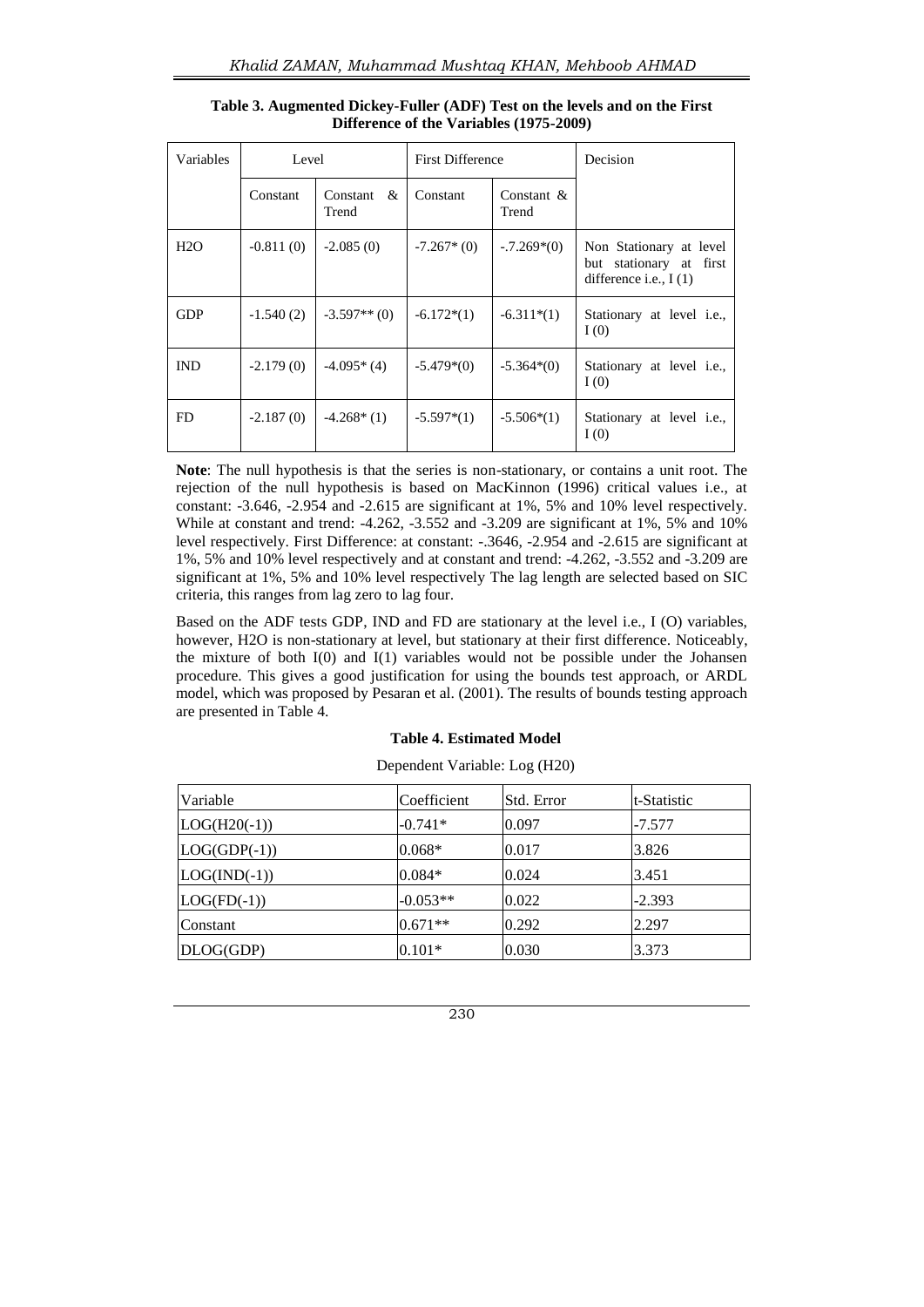| 0.033       | 0.027 | 1.242    |
|-------------|-------|----------|
| 0.055       | 0.036 | 1.525    |
| 0.012       | 0.015 | 1.389    |
| $-0.012$    | 0.039 | $-0.310$ |
| $-0.074***$ | 0.040 | $-1.865$ |
| $-0.084**$  | 0.031 | $-2.684$ |
| $-0.070***$ | 0.035 | $-1.975$ |
| $-0.106*$   | 0.031 | $-3.427$ |
| 0.031       | 0.037 | 0.836    |
| $-0.057***$ | 0.028 | $-1.987$ |
| 0.012       | 0.025 | 0.486    |
| $-0.783*$   | 0.159 | $-4.901$ |
|             |       |          |

#### **11. Model criteria / Goodness of Fit:**

R-square = 0.996; Adjusted R-square = 0.991; Wald F-statistic =  $2006.31$  [0.000]\*

## **111. Diagnostic Checking:**

JB = 0.156 [0.924]; LM-1 = 0.010 [0.921]; LM-2 = 0.385 [0.689]; LM-3 = 0.767 [0.540]; ARCH (1) = 15.99 [0.216]; ARCH-2 = 2.281 [0.122]; ARCH-3 = 1.550 [0.228]; Ramsey  $REST = 2.009 [0.155]$ 

\*, \*\* and \*\*\* indicate significance at 0.01, 0.05 and 0.10 level respectively. Probability values are quoted in square brackets. MA and ARCH denote LM-type Breusch-Godfrey Serial Correlation LM and ARCH test, respectively, to test for the presence of serial correlation and ARCH effect. JB and RESET stand for Jarque-Bera Normality Test and Ramsey Regression Specification Error Test, respectively.

Using Hendry"s general-to-specific method, the goodness of fit of the specification, that is, R-squared and adjusted R-squared, is 0.996 and 0.991 respectively. The robustness of the model has been definite by several diagnostic tests such as Breusch- Godfrey serial correlation LM test, ARCH test, Jacque-Bera normality test and Ramsey RESET specification test. All the tests disclosed that the model has the aspiration econometric properties, it has a correct functional form and the model"s residuals are serially uncorrelated, normally distributed and homoskedastic. Therefore, the outcomes reported are serially uncorrelated, normally distributed and homoskedastic. Hence, the results reported are valid for reliable interpretation. The results of the bounds co-integration test demonstrate that the null hypothesis of against its alternative is easily rejected at the 1% significance level. The computed F-statistic of 2006.31 is greater than the lower critical bound value of 2.86, thus indicating the existence of a steady-state long-run relationship among H20, GDP, IND and FD.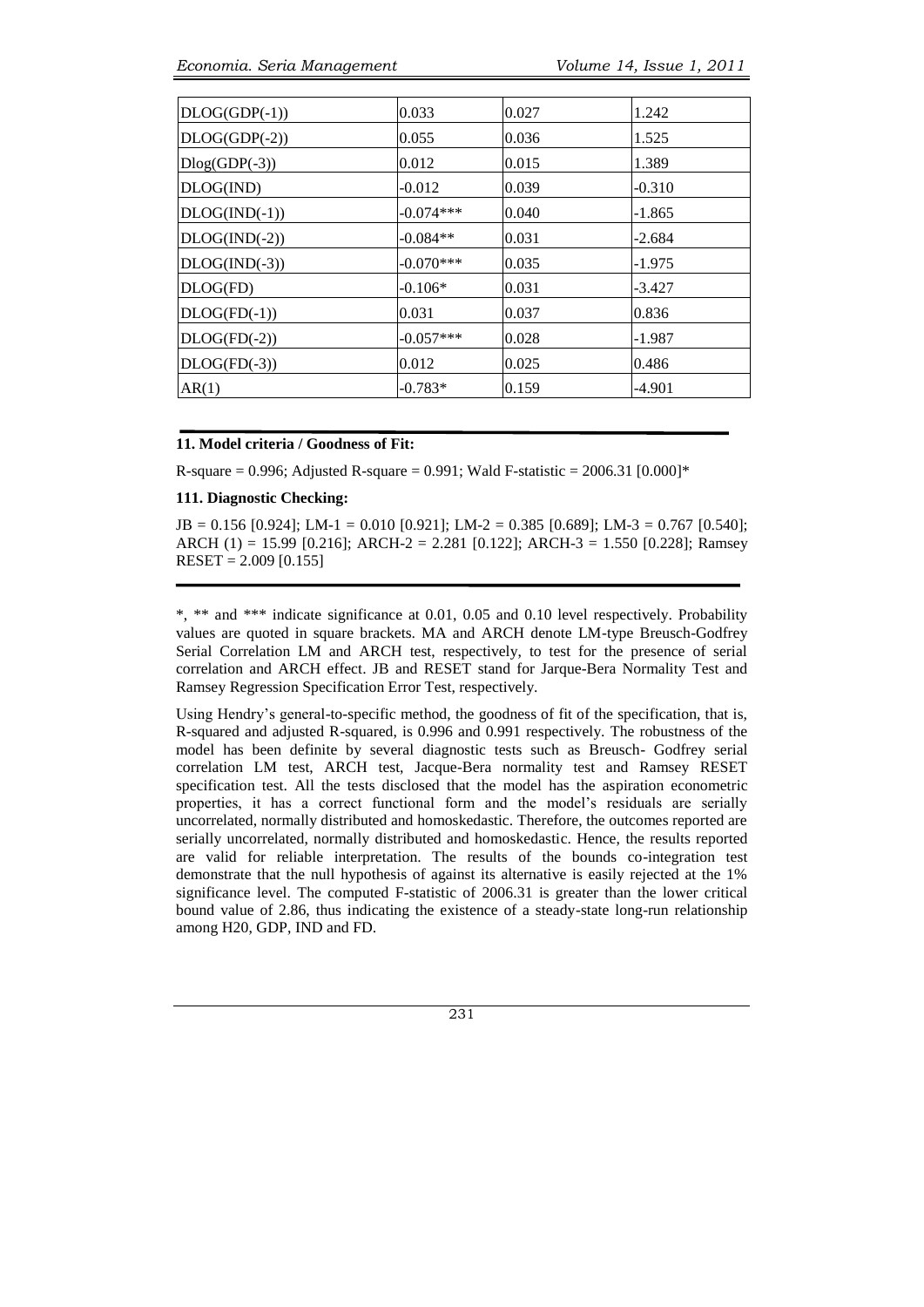In Table 5, GDP and IND both are positively correlated to H2O, with the estimated elasticity of 0.091 and 0.113% respectively. This analysis demonstrates that, in the longrun, economic activity and industrialization are stimulated by an increase in environmental pollutants While, FD is negatively correlated to H2O. It shows that if more funding opportunities are made available for private firms, they will seek to avoid dirty industries. The results are in consistent with the research of Grossman and Krueger (1995) and Halicioglu (2009).

### **Table 5. Long-Run Elasticities and Short-Run Elasticities of H2O in Pakistan**

#### **1. Long-Run Estimated Coefficient**

| Variable   | Coefficient |
|------------|-------------|
| <b>GDP</b> | $0.091*$    |
| <b>IND</b> | $0.113*$    |
| <b>FD</b>  | $-0.079**$  |

### **11. Short-run Causality Test (Wald Test F-statistic):**

| AGDP    | AIND.     | AFD.    |
|---------|-----------|---------|
| 87.287* | $27.421*$ | 0.328   |
| (0.000) | (0.000)   | (0.689) |

\* and \*\*denote significant at 1% and 5% level, respectively. Figures in brackets refer to marginal significance values.

The dynamic short-run causality among the relevant variables is shown in Table 5 Panel II. The causality effect can be acquired by restricting the coefficient of the variables with its lags equal to zero (using Wald test). If the null hypothesis of no causality is rejected, then we wrap up that a relevant variable Granger-caused economic growth. From this test, we initiate that GDP and IND both are statistically significant to Granger-caused H2O at a 1 percent significance level. To sum up the findings of the short-run causality test, we conclude that causality running from GDP to H20 and IND to H2O respectively.

#### **5. Conclusions**

The objective of the study is to examine the relationship between water consumption, industrialization and financial development in the specific context of Pakistan. Water resource (H2O) is taken as a dependent variable while economic growth (GDP), industry value added (IND) and financial development (FD) are taken as independent variables in the study. The results suggest following conclusions:

- Water availability (H2O) has non-stationary series at level, but stationary at their first difference i.e., I (1) variable.
- GDP, IND and FD has stationary series at level i.e., I (0) variables.
- $\bullet$  Bounds testing approach are employed for testing I (0) and I (1) variables.
- The result reveals that H2O, GDP, IND and FD have a long-run relationship between them.
- To sum up, the findings of the short-run causality test, we conclude that causality running from GDP to H20 and IND to H2O respectively.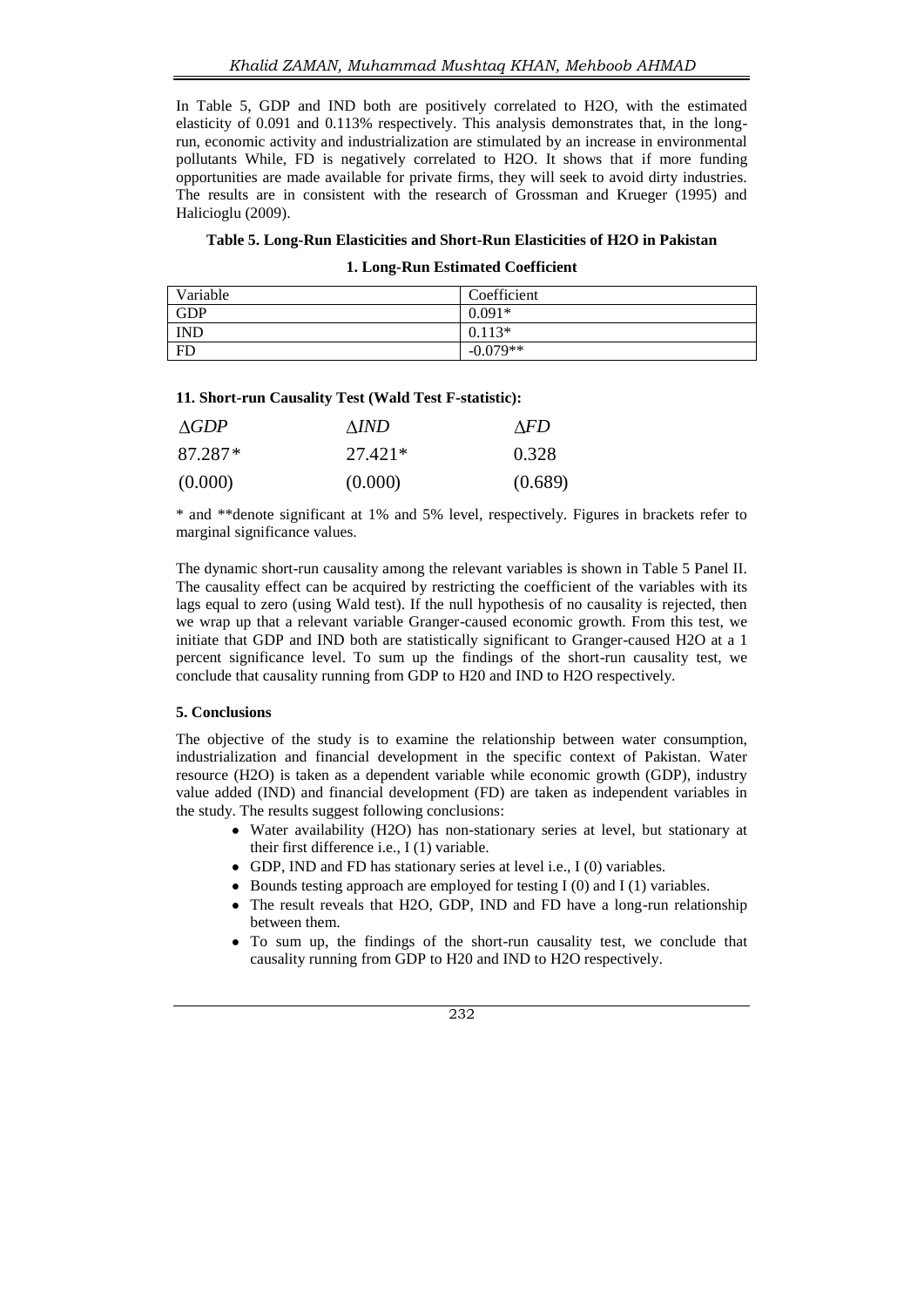The results are quite robust not only in terms of statistical powers, but also in terms of economic instinct. The government officials, policymakers and private investors could be benefit from this study because it provides useful information regarding the environment and growth factors in the context of Pakistan.

#### **References**

- Alam, S, Fatima, A. & Butt, M.S. (2007). Sustainable development in Pakistan in the context of energy consumption demand and environmental degradation, *Journal of Asian Economics*, Vol. 18, Issue 5, pp. 825-837.
- Anderson,V. (1991). *Alternative economic indicators*, Routledge, London and New York
- Ang, J. B. (2007). CO2 emissions, energy consumption, and output in France, *Energy Policy,* 35, pp. 4772-4778.
- Ang, J. B. (2008). Economic development, pollutant emissions and energy consumption in Malaysia, *Journal of Policy Modeling* 30, 271-278.
- Ayres, R. U. & Ayres, L. W. (1996). *Industrial Ecology: Closing the Materials Cycle*, Cheltenham UK: Edward Elgar.
- Bardsen, G. (1989). Estimation of long-run coefficients in error correction models, *Oxford Bulletin of Economics and Statistics*, 51, pp. 345-50.
- Cameron, S. (1994). A review of the econometric evidence on the effects of capital punishment, *Journal of Socio economics,* 23, pp. 197-214.
- Dinda, S. & Coondoo, D. (2006). Income and emission: a panel data-based cointegration analysis, *Ecological Economics,* 57, pp. 167-181.
- DFID (2000*). Target strategy paper: water resources and sanitation*. London: DFID.
- DoE (1996). Department of the Environment UK (1996). Indicators of sustainable development for the UK. London: HMSO.
- Ehrlich, I. (1975). The deterrent effect of capital punishment–a question of life and death, *American Economic Review* 65, pp. 397-417.
- Ehrlich, I. (1996). Crime, punishment and the market for offences, *Journal of Economic Perspectives* 10, pp. 43-67.
- Europa (2006). European Commission, 2006. Environmental fact sheet: industrial development. retrieved from: [http://ec.europa.eu/environment/pubs/pdf/factsheets](http://ec.europa.eu/environment/pubs/pdf/factsheets/ind_dev.pdf) [/ind\\_dev.pdf](http://ec.europa.eu/environment/pubs/pdf/factsheets/ind_dev.pdf)
- Frosch, Robert A. (1992). Industrial Ecology: A Philosophical Introduction, Proceedings of the National Academy of Sciences, 89, pp. 800-803.
- Frosch, Robert A. & Nicholas E. Gallopoulos (1989). Strategies for Manufacturing, *Scientific American* 261 (3), pp. 94-102.
- GoP (2010). Economic Survey of Pakistan, Government of Pakistan, Finance Division, Economic, Advisor"s Wing, Islamabad, Pakistan.
- Goldsmith, R.W. (1969), Financial Structure and Development. New Haven, CT, Yale University Press.
- Greenwood, J. & Jovanovic, R. (1990). Financial development, growth and the distribution of income, *Journal of Political Economy*, 98(5), October.
- Grossman, G. M., Krueger, A. B. (1991). Environmental impacts of a North American Free Trade Agreement, NBER Working Paper, No. 3914, Washington.
- Halicioglu, F. (2009). An econometric study of CO2 emissions, energy consumption, income and foreign trade in Turkey, *Energy Policy* 37, pp. 1156-1164.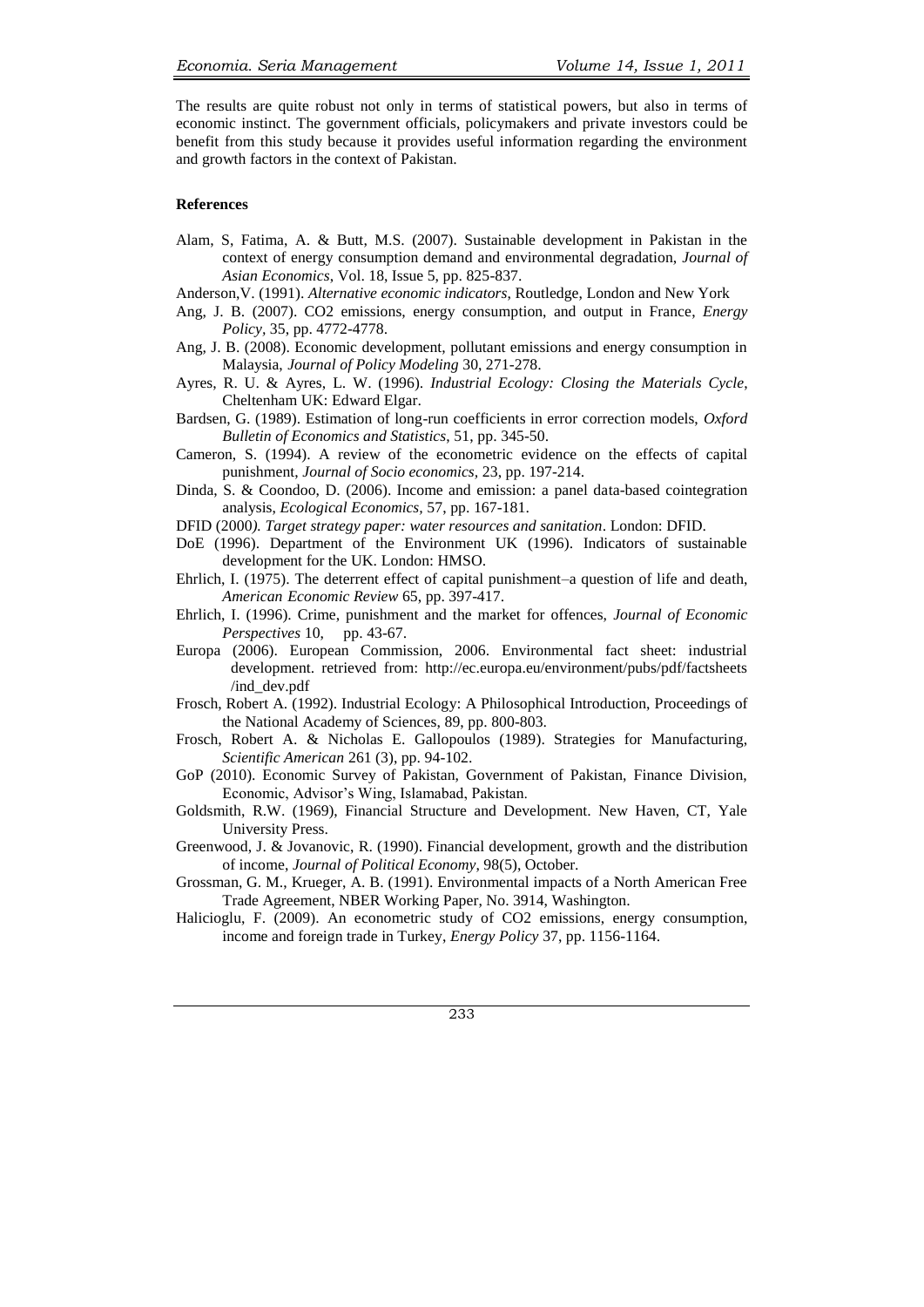- Hammond, A, Adriaanse, A, Rodenburg, E, Bryant, D and Woodward, R (1995). Environmental indicators: a systematic approach to measuring and reporting on environmental policy performance in the context of sustainable development. , World Resources Institute, Baltimore.
- ICTSD (2006), Linking Trade, Climate Change and Energy, ICTSD Trade and sustainable Energy Series, International Centre for Trade and Sustainable Development, Geneva, Switzerland.
- Jalil, A. & Mahmud, S. (2009). Environment Kuznets curve for CO2 emissions: a cointegration analysis for China, *Energy Policy* 37, pp. 5167-5172.
- King, R.G. & Levine, R. (1993). Finance and growth: Schumpeter might be right, *Quarterly Journal of Economics*, 108, pp. 717–738.
- Levine, R. (1997). Financial development and economic growth: Views and agenda, *Journal of Economic Literature*, 35, June, pp. 688–726.
- Lucas, R. (1990). Why doesn't capital flow from rich to poor countries? *American Economic Review*, 80: 92–96.
- MacKinnon, J G. (1996). Numerical Distribution Functions for Unit Root and Cointegration Tests, *Journal of Applied Econometrics,* 11, pp. 601-618.
- Mckinnon, R. (1973), Money and Capital in Economic Development. Washington, DC, Brookings Institutions.
- Pesaran, M. H., Shin., Y. & Smith, R. (2001). Bounds testing approaches to the analysis of level relationships, *Journal of Applied Econometrics,* 16, pp. 289-326.
- Rennings, K & Wiggering, H. (1997). Steps towards indicators of sustainable development: linking economic and ecological concepts, *Ecological Economics,* 20, pp. 25–36.
- Rogers, P. R, Jalal, K. F, Lohani, B. N, Owens, G. M, Yu Chang-Ching, Dufournaud, C. M and J. Bi (1997). Measuring environmental quality in Asia. , Harvard University Press, Cambridge, MA (1997).
- Salameh, E. (2000). Redefining the water Poverty Index, *Water International,* 25(3), pp. 469–473.
- Shahbaz, M., Jalil, A & Dube, S. (2010). Environmental Kuznets Curve (EKC): Time series evidence from Portugal. Retrieved from: http://mpra,ub.uni-muenchen.de/ 27443.
- Shaw, E. (1973). *Financial Deepening in Economic Development*. New York, Oxford University Press.
- Socolow, Robert (1994). *Industrial Ecology and Global Change*, New York and Cambridge, UK: Cambridge University Press.
- Soytas, U., Sari, U. & Ewing, B. T., (2007). Energy consumption, income and carbon emissions in the United States, *Ecological Economics,* 62, pp. 482-489.
- Streeten, P. P. (1996). Human development: The debate about the index, *International Journal of the Social Sciences*, no.143, pp.25-47.
- Sullivan, C. (2002). Calculating a water poverty index., *World Development*, Vol, Issue 7, pp. 1195-1210
- Talukdar, D. & Meisner, C. M. (2001). Does the private sector help or hurt the environment?, Evidence from Carbon Dioxide Pollution in Developing Countries, *World Development*, vol. 29 (5), pp. 827–840.
- Tamazian, A, Chousaa, J. P & Vadlamannatia, K. C (2009). Does higher economic and financial development lead to environmental degradation: evidence from BRIC countries, *Energy Policy,* 37 (1), pp. 246–253
- UN (2000). United Nations Millennium Declaration, United Nations General Assembly, New York.